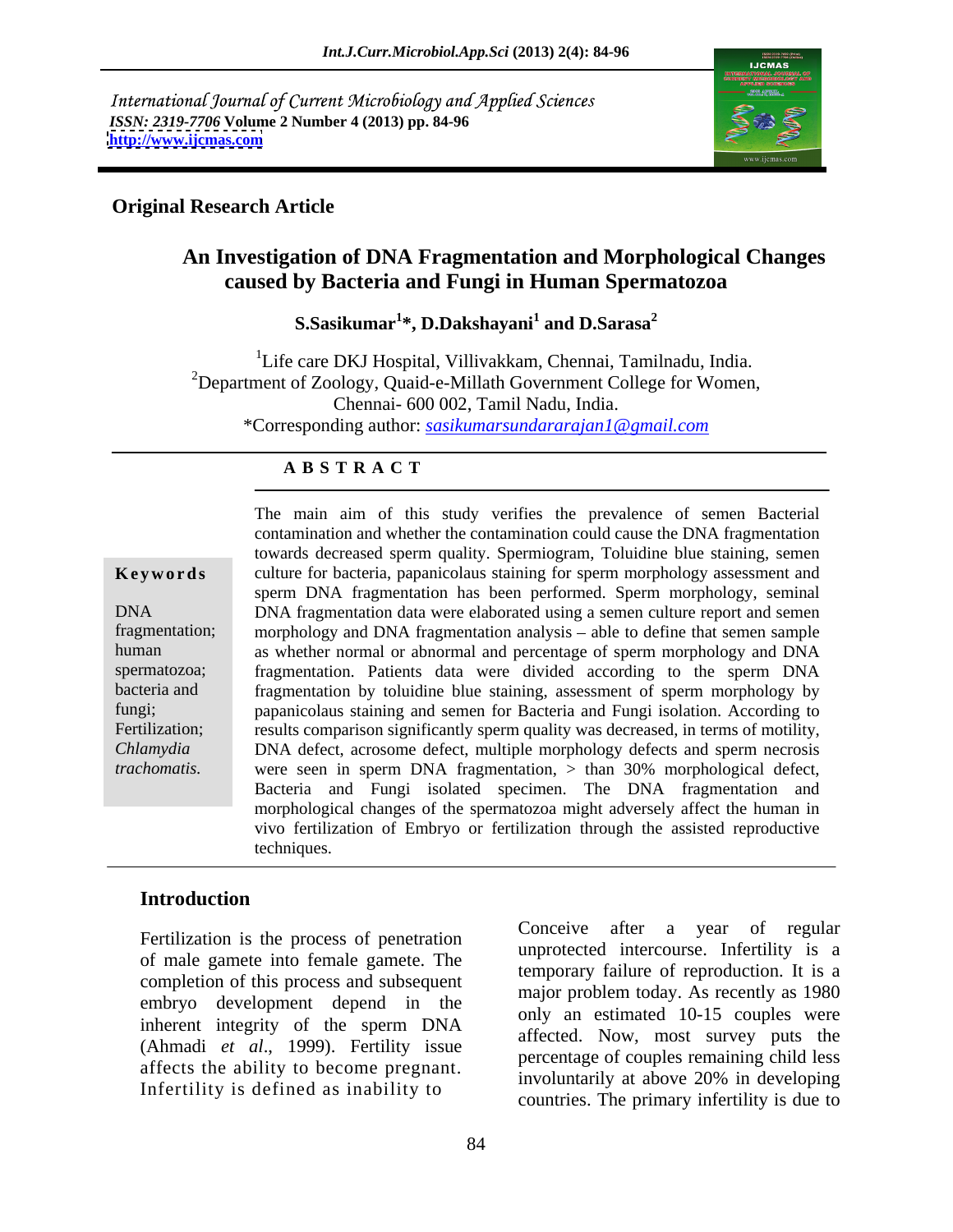to female factor. The viable sperm. It also causes sperm DNA

The male infertility factors are sperm incidence of *U.urealyticum* infection in the disorder, noonan syndrome, semen of infertile men is variable (7% hemachromatosis, sickle cell disease, 42%). The aim of this study was to heavy alcohol consumption, lack of sperm, specifically investigate the effects of sperm DNA damage, abnormal sperm *U. urealyticum* infection on sperm morphology, congenital defect, blocked chromatin stability and DNA integrity, epidermis, impaired ejaculation, cystic

The female infertility factors are absence Sperm DNA fragmentation in infertile of ovulation, absence of egg formation, men with genitourinary infection by viability of fallopian tubes and uterus, *Chlamydia trachomatis* and *Mycoplasma*  endometriosis and frequent miscarriage. *spp* (Gallegos *et al*., 2008). Porins and Both partners can also be affected by lipopolysaccharide increase the hormonal imbalance, anti-immune spontaneous apoptosis in the spermatozoa. disorders and microbial infection. In that in vitro study, porins and LPS were Fortunately medical advance come up with extracted from Salmonella enteric serovay answer to most infertility problems such as *typhimurium* and *Pasturella multocida* IUI, IVF (ICSI). mixed with spermatozoa and apoptosis is

The sperm DNA fragmentation causing bacteria and fungi includes *Staphylococus*  The increased sperm DNA fragmentation *aureus, Eschericia coli, Pseudomonas* in an infertile patient with the male *aeruginosa, Chlamydia trachomatis,* accessory gland infection is due to *Ureplasma urealyticum, Mycoplasma* spp*. Candida albicans* (Burrello *et al*., 2004). It *and Candida albicans*. Sperm DNA will didn t affect the sperm parameter, but, damage due to apoptosis. Bacteria induce increased the sperm chromatin packaging the expression of apoptosis has been observed during inflammatory processes in the male genital tract. In this *Eschericia* 

infection. In men is associated with a wide ejaculation on sperm DNA integrity in serovar E infection of the bacteria (Hussein et al., 2008). Sperm DNA

male factor and secondary infertility due decreases the motility and increase in non fibrosis and testicular damage. pregnancy outcome (Reichart *et al*., 2000). viable sperm. It also causes sperm DNA fragmentation (Satta *et al*., 2005). The incidence of *U.urealyticum* infection in the semen of infertile men is variable (7% which are known to be correlated to

> lipopolysaccharide increase the detected (Gorga *et al*., 2001).

damage. **Example 20** and the set of the set of the set of the set of the set of the set of the set of the set of the set of the set of the set of the set of the set of the set of the set of the set of the set of the set of

*coli, Staphylococus aureus* will induce produced by activated leukocytes at the apoptosis in the absence of reactive level of apoptosis in mature human oxygen species is proved (Villegas *et al*., 2005). The porin from *Pseudomonas aeruginosa* induces apoptosis in an on spermatozoa. *Eschericia coli* induce the epithelial cell line derived from rat alteration of human spermatozoa. Except seminal vesicles. microbial infection other parameter also *Chlamydia trachomatis* is responsible for a morphological changes in spermatozoa. It widespread of sexually transmitted includes the effect of repeated sequential clinical spectrum casing infertility. The subfertility males with asthenozoospermia Influence of reactive oxygen species spermatozoa. In that, *Eschericia coli* showed significant increase in apoptosis causes DNA fragmentation and ejaculation on sperm DNA integrity in (Hussein *et al*., 2008). Sperm DNA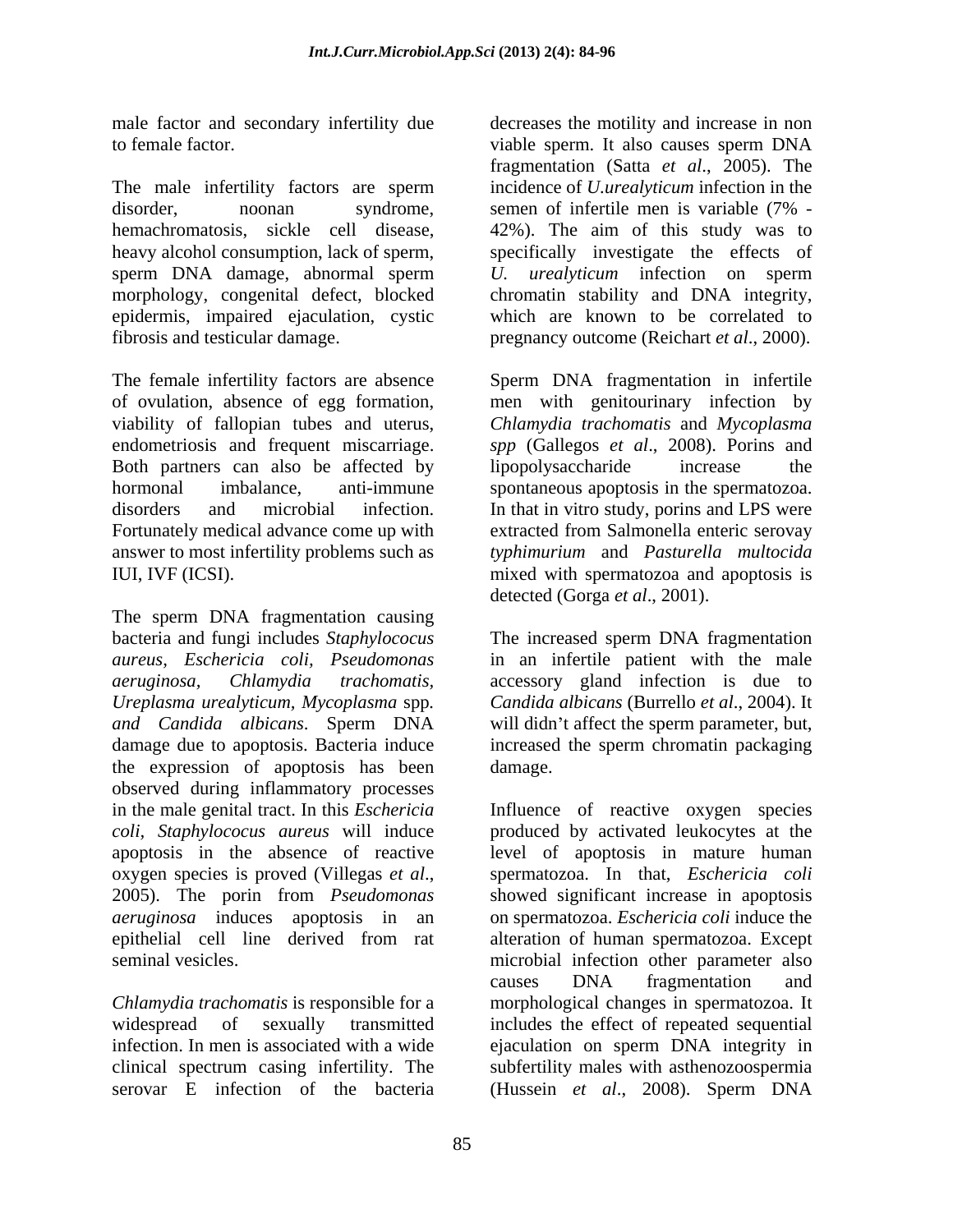damage, it will affect the early post implantation embryo development in assisted reproductive technology. Sperm DNA fragmentation decreases the blue (LPCB) or KOH wet mount pregnancy rate in an assisted reproductive technique. The oxidative stress will **Culture media** damage to DNA in human spermatozoa does not preclude pronucleus formation at Nutrient agar, Blood agar, MacConkey Intra cytoplasmic sperm injection (ICSI).

The sperm morphological change caused Semen collection by the bacteria includes *Staphylococus*  Ibeh, 2008). Billroth Hospitals, Tamilnadu, India.

The main objective of this study helps were instructed to abstain from sex for doctor to select the choice of treatment to atleast 3-5 days. The specimen was infertile couples who coming for clinic obtained by masturbation and ejaculated and to treat the couples either by Intra uterine insemination (IUI) or Invitro container or vials. After collection of the fertilization (IVF) / Intra cytoplasmic specimen was labeled as per WHO sperm injection (ICSI) and the DNA instruction. fragmentation assessment helps to select the morphologically & genetically good Semen analysis sperm for fertilization and to give more intrauterine implantable embryos also. The collected semen specimens it was This assessment will help as alternative allowed to liquefy for 30-45 minutes and treatment for recurrent abortion and early miscarriage patients as selective sperm injection and to produce good embryos in terms of morphologically and genetically.

### **Materials and Methods**

The human semen was collected from the 5-10ml of thoroughly mixed semen is

Glass wares, Toludine blue staining, (Rapid, progressive, moderate and Papanicolaus staining

### **Microbial stains**

Gram's staining kit, Lactophenol cotton blue (LPCB) or KOH wet mount

### **Culture media**

agar, Sabouraud dextrose agar (SDA).

### **Semen collection**

*aureus, Eschericia coli, Proteus mirabilis,* Thirty semen specimens were collected *Proteus vulgaris, Klebsiella pneumonia* from the patient attending infertility *and Pseudomonas aeruginosa* (Ibadin and analysis in fertility research centre of Billroth Hospitals, Tamilnadu, India. Before specimen collection the patient <sup>s</sup> were instructed to abstain from sex for into clean wide mouthed sterile plastic instruction.

### **Semen analysis**

analyzed microscopically.

### **Microscopic studies**

The microscopic examination of the semen as follows:

#### **Specimen** Sperm concentration **Sperm concentration**

patients for infertility studies and placed on Makler counting chamber then processed in the fertility research centre of covered with the cover glass and observed Billroth hospitals, Chennai, Tamil Nadu, under microscope. The total number of India. Sperms in vertical 10 squares was counted **Requirements** and the under 40 x objectives to assess the motility 5-10ml of thoroughly mixed semen is in order to find the count ad slide viewed (Rapid, progressive, moderate and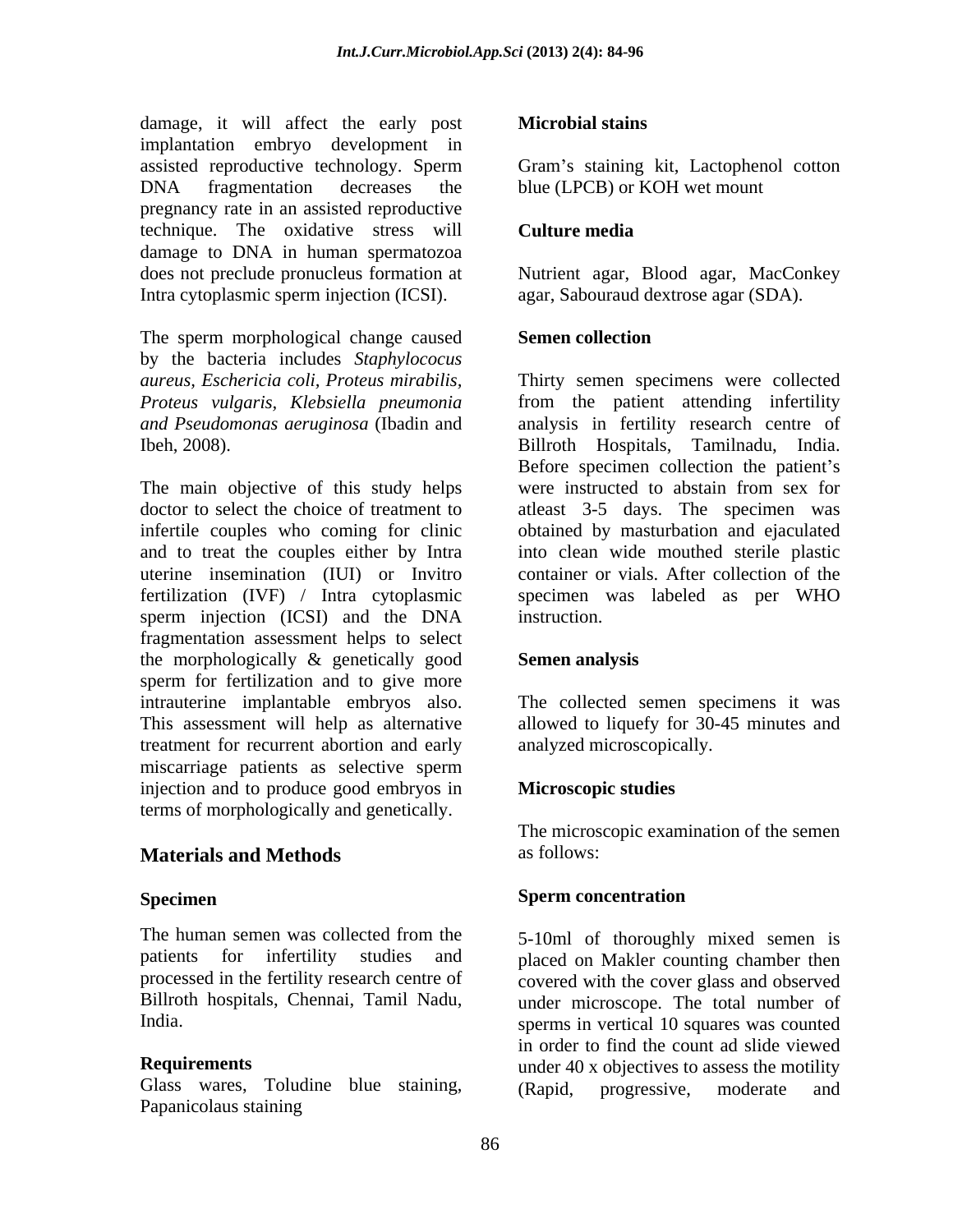sluggish). Immotile, WBC, Epithelial cells and agglutination of sperms 3-4 columns were counted and average of it is taken stained in Pap Ea 50 for 3 minutes and and this gives concentration in millions then rinsed in alcohol for 3 minutes. per ml. The microscopic parameter were Finally the smear is kept in xylene for 10 compared with the normal semen parameters. It is used to decide the infection of microorganisms in sperms. **Observation** 

Spermatozoa motile or immotile were was covered with cover glass and determined by the microscopic observed under the oil immersion examination using makler counting objective (100X) of light microscopic. chamber. This concentration gives the values per cubic mm counted motile,<br>immotile sperms in vertical 10 squares<br>**Calculation of morphology in %** immotile sperms in vertical 10 squares were subjected the formula and the % of The morphology of human spermatozes motility and total sperm count is calculated. The calculated at least 100.

 $\overline{\phantom{a}}$  Total number of sperm Where,

Number of sperm defect in DNA = Normal sperm – DNA defected sperm and the state of the isolates

Total number of defect sperm = Number of **Macroscopy** DNA defect + number of acrosome defect

The smeared slides are immersed in alcohol for 30 minutes, then rinsed in water for 50 minutes. The smear was **Microscopy** stained in Harris haematoxylin for 5 minutes and then rinsed distilled water for **Gram's staining** 5 minutes. The smear was immersed in alcohol for 5 minutes and then rinsed in distilled water for 5 minutes. The smear was stained in Pap orange (2a) stain for 2

minutes and then the slide was rinsed in alcohol for 3 minutes. Then, the smear was minutes.

### **Observation**

**Calculation of motile and immotile** After staining, the stained slides were air **sperm (%)** dried for 10-15 minutes. Then one drop of DPX moundant was placed and the slide was covered with cover glass and

### **Calculation of morphology in %**

The morphology of human spermatozoa calculated at least 100. H/N/CD/T

Where,  $H$  – Head,  $N$  – Neck, CD – Cytoplasmic Number of motile sperm  $\frac{\text{Sperm}\,\text{Morphology} \,\text{a} \,\text{Eects}}{\text{A thermal result}}$  x 100 Motility percentage  $=$   $x 100$   $x n_{\text{max}}$  H/N/CD/T Sperm Morphology defects  $=$   $\frac{3.00}{100}$  x 100 Abnormal sperm count

droplet,  $T - Tail$ 

Where, Racteriological and Mycological Bacteriological and Mycological Investigation of the same semen specimen

### **Identification of the isolates**

### **Macroscopy**

**Papanicolaus staining** morphology of the bacteria and fungi After, incubation the grown colony isolates (consistency, size, pigmentation) was observed and results were recorded.

### **Microscopy**

### **Gram s staining**

Gram's staining is used to differentiate gram positive or gram negative bacteria. It is used to identify the budding yeast cells.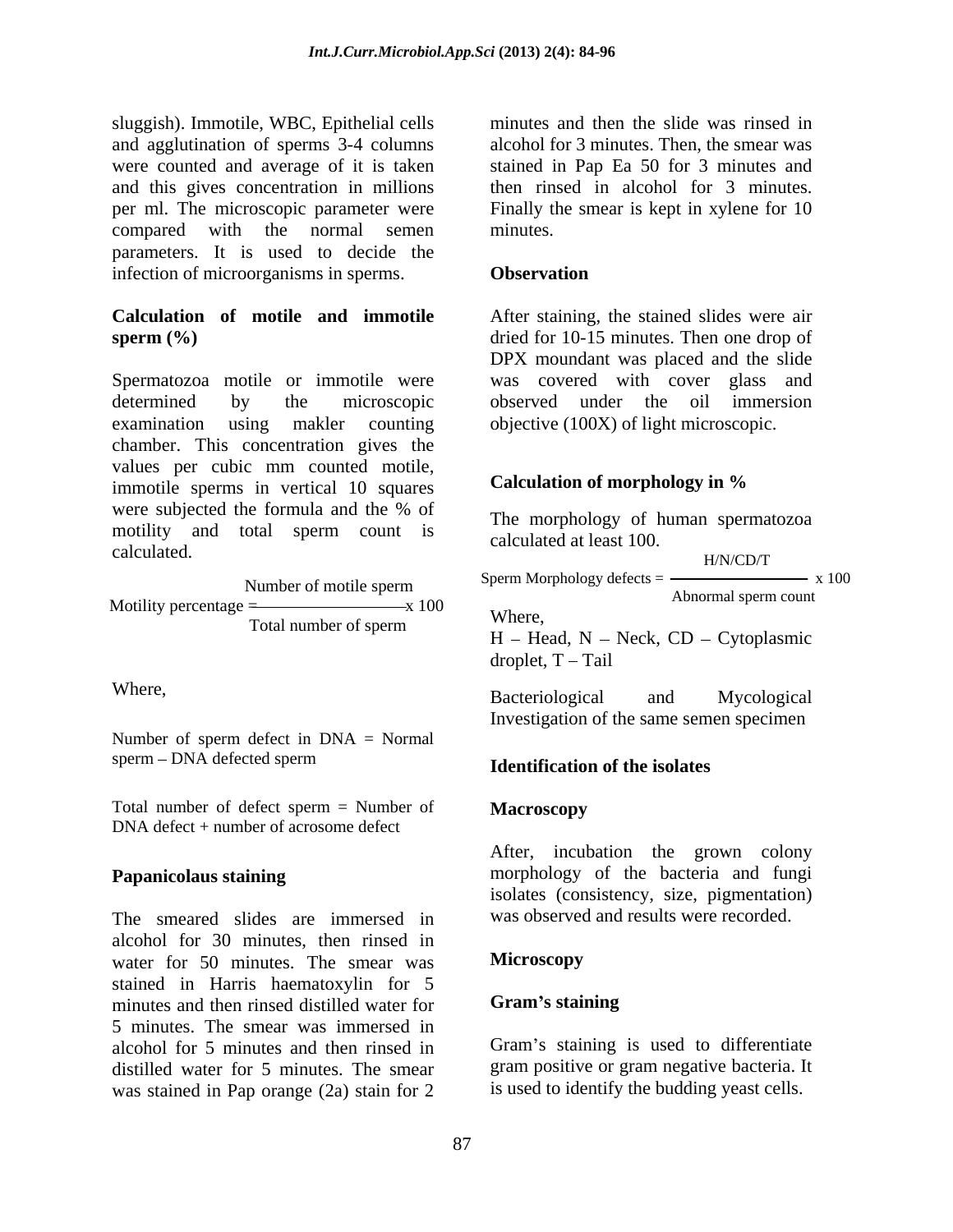observed under 40X objective.

The bacterial colony is introduced into 30 semen specimens were assessed for the hydrogen peroxide give rapid evolution. Semen parameters like count and motility The presence of catalase shows bubble and the results were tabulated in (Table 1). formation, catalase negative shows to Out of 30 semen samples, 27 had changes

### **Biochemical characterization**

The isolated bacterial colonies were **Assessment** of sperm DNA obtained from anyone of the medium and **fragmentation by toluidine blue staining** used biochemical test for identification. As

proskauer test, Citrate test, Triple sugar

The invitro effects of *Candida albicans* in ultrastructure of human spermatozoa from healthy donors studied. The semen **Assessment of sperm morphology by** specimen was collected from healthy **papanicolaus staining** donors through masturbation infertility research centre of Billroth hospitals. The morphological identification of sperm *Candida albicans* isolated from semen is is done by Papanicolaus staining. Out of mixed with normal semen and incubated at 30 semen samples, 17 samples were found 22-37oC for 30 minutes. After incubation, to have defective sperm morphology a thin smear was made on microscopic (Head, mid piece, cytoplasmic droplet ad slide and air dried. Then the slide was tail) and rest of the 13 samples have stained with papanicolaus staining aneuplid level of defective morphology of procedure. After staining the slide was sperm. The percentage of abnormal observed under oil immersion and morphological defects is tabulated in identified whether *Candida albicans* attaches to spermatozoa or not.

#### **KOH** wet mount **Results** and Discussion **Results and Discussion**

Take clean microscopic slide, then place A study of DNA fragmentation and one drop of KOH and isolate mingled with morphological changes caused by bacteria in that, and covered with cover glass and and fungi in human spermatozoa was studied.

### **Catalase test Normal criteria of semen specimens**

bubble formation. in their normal criteria and the rest of three considered as normozoospermia.

## **Assessment of sperm DNA**

follows: Toluidine blue staining was performed for Indole test, Methyl red test, Voges all the 30 semen specimens to assess the iron agar, Urease test. Samples, 20 samples were found to have **Attachment of** *Candida albicans* **to** have aneuplid level of defective DNA. The **spermatozoa**  percentage of DNA defect is tabulated in sperm DNA fragmentation. Out of 30 defective DNA and rest of the samples (Table 2).

# **papanicolaus staining**

(Table 3).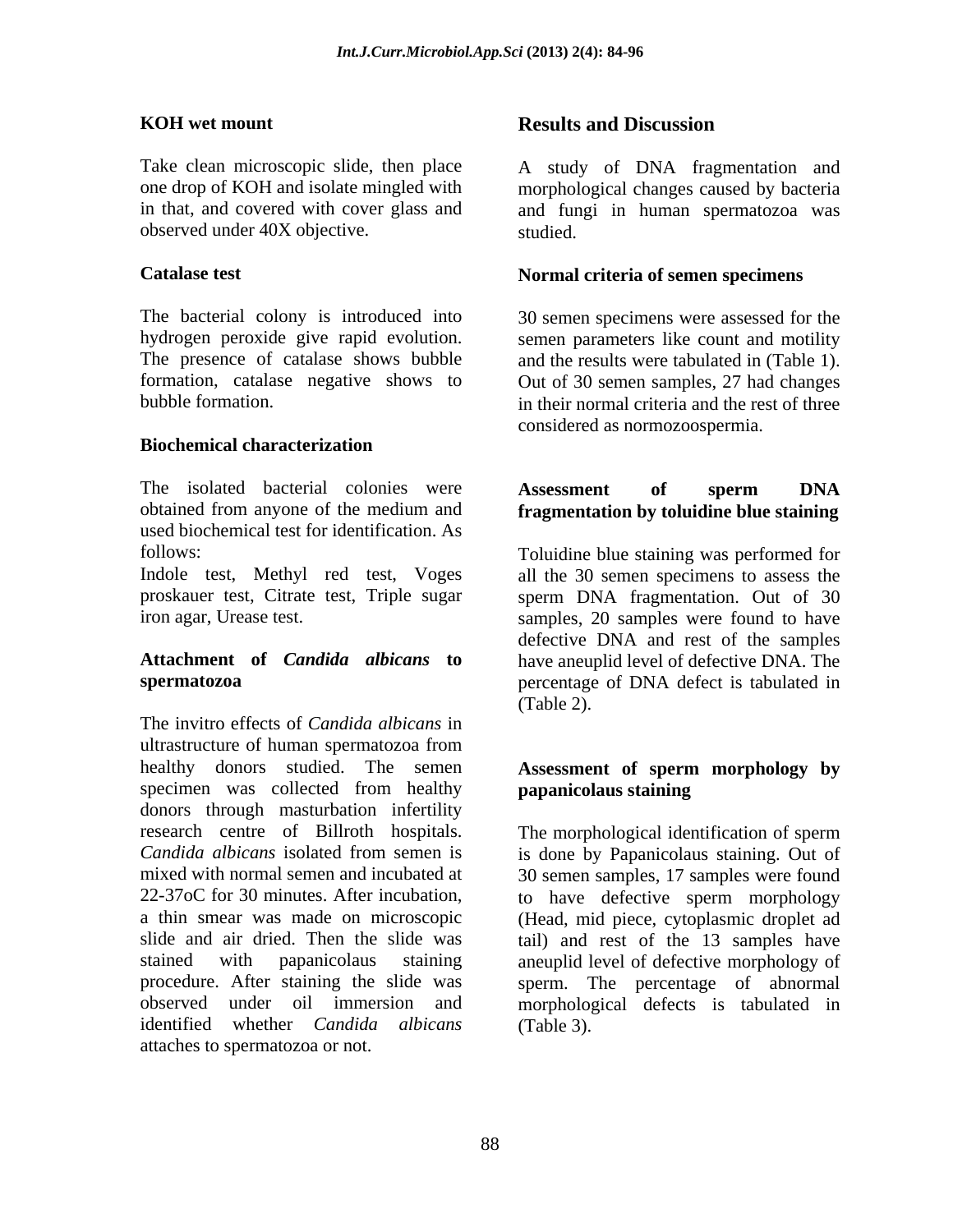All the 30 semen specimens were plated on culture media like blood agar. Nutrient agar, macconkey agar and sabourauds DNA fragmentation were studied. From dextrose agar. It showed bacterial growth the a comparative results, itwas clear that on 20 out of 30 semen samples, and then dominantly Bacteria and Fungi includes the isolated bacteria were identified by *Staphylococcus aureus, Klebsiella* species, using standard microbiological methods such as colony morphology preliminary were responsible for sperm DNA tests and biochemical tests. The results are fragmentation and morphological defects. tabulated (Table 4). The percentage of Since *Escherichia coli* and *Pseudomonas*  bacteria is *Staphylococcus aureus aeruginosa* were presentin lowest (43.33%). *Klebsiella* spp (10%). *Proteus mirabilis* (6.66%), *Escherichia coli* to account. But, they also caused sperm (3.33%) and *Pseudonomas aeruginosa* DNA fragmentation and morphological (3.35%). The samples 2 and 21 showed changes in spermatozoa. The dominant creamy white colour colonies on DND fragmentation and morphological sabourauds destrose agar. The colonies defects caused Bacteria were obtained were subjected to Grams staining *Staphylococcus aureus* and Fungi is and Germ tube test showed Gram positive budding yeast cells and Gram tube positive. Based on results, the percentage In previous studies (Ibadin and Ibeh, of identified yeast like fungi is *Candida*  2008),out of 87 processed specimen, 36 *albicans* (6.66). (41.4%) yielded Bacterial growth with

# **spermatozoa** highest incidence rate of 16.9%,9.1% and

In addition an *in-vitro* study of isolated were *Proteus mirablis* 3.4%, *Klebsiella Candida albicans* from the semen to *pneumonia, Proteus vulgaris* recorded sperm cells was studied. The results 2.3% and *Pseudomonas aeruginosa* had showed the attachment of *Candida*  abnormal 1.1% each respectively. The rate *albicans* to spermatozoa through head. The frequently isolated *Staphylococcus* morphology was also established through *aureus* and *Candida albicans* were WHO 1999 evaluation techniques and was checked for their antibiotic sensitively. found to be affected by these Bacterial The results showed that *Staphylococcus aureus* is highly sensitive to ceftrixone, gatifloxacin, azithromycin, piperacillin / tazobactam / tamobactam, cefazolin, externalization in ejaculated human sperm. linezolid, and cotrimaxazole and resistant This way of inducing apoptosis does not to amaxyclave, sparofloxacin, amoxicillin, require external reactive oxygen species ceftazidime and oxacillin. *Candida albicans* is highly sensitive to nystatin, molecular mechanism that account for

**Identification of isolated bacteria and** amphotericin, moderatively sensitive to **fungi intraconazole and resistant to fluconazole.** In this study, Bacteria and Fungi were isolated and their effects on sperm count, motility, morphological defects and sperm *Proteus mirabilis* and *Candida albicans* were responsible for sperm DNA population (3.33%), they were not taken in defects caused Bacteria were *Candida albicuns.*

**Attachment of** *Candida albicans* **to** *saprophyticus* and *E.coli* having the *Staphylococcus aureus*, *Staphylococcus*  highest incidence rate of 16.9%,9.1% and 6.9% respectively. Trailing behind these of non-motile sperm cells and abnormal isolates (Ibadin and Ibeh, 2008).

> Bacteria directly increase the PS (ROS) and may result from anyone of the molecular mechanism that account for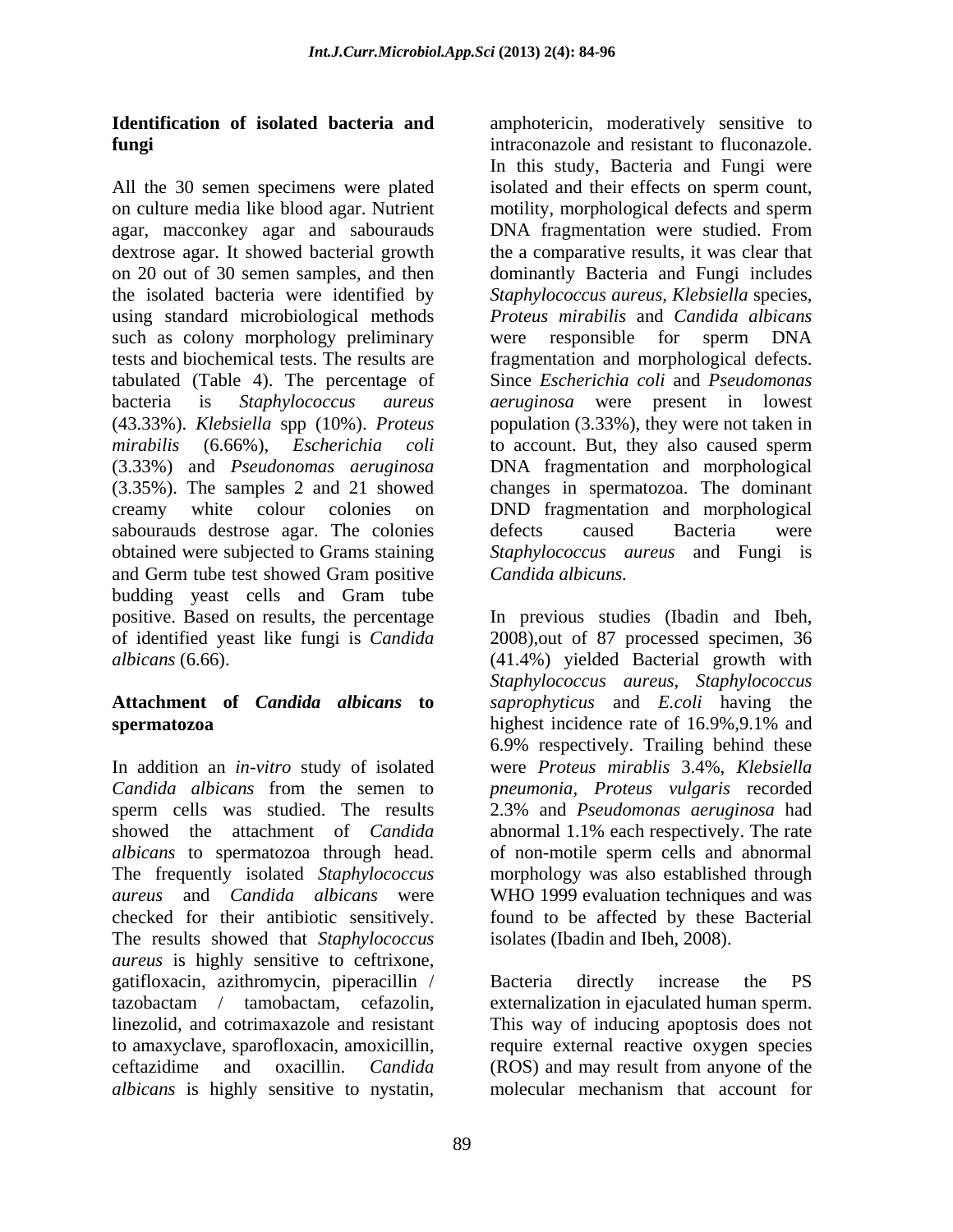integrity, that are characteristics of

changes in motility, vitality and DNA spermatozoa in male genital tract infection (Villegas *et al*., 2005).

| <b>Samples</b> | <b>Count</b><br>(Million/<br>ml) | <b>Motility</b><br>in $\%$ |                           | Active   Moderate   Sluggish |           | $Im-$<br>  motile | Opinion                |
|----------------|----------------------------------|----------------------------|---------------------------|------------------------------|-----------|-------------------|------------------------|
| Sample 1       | 20                               | 45                         | $00\,$                    | 25                           | 20        | 55                | Asthenozoospermia      |
| Sample 2       | 07                               | 71                         | $00\,$                    | 14                           | 57        | 29                | Oligoasthenozoospermia |
| Sample 3       | 09                               | 74                         | 05                        | 10                           | 59        |                   | Oligoasthenozoospermia |
| Sample 4       | 75                               | 47                         | 04                        | 14                           | 29        | 53                | Asthenozoospermia      |
| Sample 5       | 31                               | 61                         | 25                        | 20                           | 16        | 39                | Mild Asthenozoospermia |
| Sample 6       | 34                               | 47                         | 03                        | 24                           | 20        | 53                | Asthenozoospermia      |
| Sample 7       |                                  | 55                         | 09                        | 19                           | 27        | 45                | Oligoasthenozoospermia |
| Sample 8       | 45                               | 51                         |                           | 33                           | 07        | 49                | Leukozoospermia        |
| Sample 9       | 101                              | 72                         |                           | 32                           |           | 28                | Normozoospermia        |
| Sample 10      | 54                               | 63                         |                           | 19                           | 13        | 37                | Normozoospermia        |
| Sample 11      |                                  | 33                         | - 00                      | 22                           |           | 67                | Oligoasthenozoospermia |
| Sample 12      |                                  | 38                         | - 00                      | 13                           | 25        | 62                | Oligoasthenozoospermia |
| Sample 13      | 65                               | 68                         | 09                        | 30                           | 29        |                   | Mild Asthenozoospermia |
| Sample 14      | 75                               | 47                         | 04                        | 30                           | 13        | 53                | Asthenozoospermia      |
| Sample 15      | 21                               | 61                         | $00\,$                    | 23                           | 38        |                   | Asthenozoospermia      |
| Sample 16      | 105                              | 57                         | 08                        | 28                           | 21        | 43                | Asthenozoospermia      |
| Sample 17      | 43                               | 77                         | $\Omega$                  | 27                           | 50        | 23                | Asthenozoospermia      |
| Sample 18      | 89                               | 51                         |                           | 22                           | 18        | 49                | Asthenozoospermia      |
| Sample 19      | 62                               | 58                         |                           | 23                           | 24        | 42                | Mild Asthenozoospermia |
| Sample 20      | 05 <sup>1</sup>                  | 40                         | 00                        | $00\,$                       | 40        | 60                | Oligoasthenozoospermia |
| Sample 21      | 62                               | 64                         | 12                        | 14                           |           | 55                | Mild Asthenozoospermia |
| Sample 22      | 60                               | 80                         | 08                        | 47                           | 25        | 20                | Mild Asthenozoospermia |
| Sample 23      | 64                               | 81                         | - 00                      |                              |           | 19                | Asthenozoospermia      |
| Sample 24      | 33                               | 57                         | $\Omega$<br>$\cup$ $\cup$ | U                            | 15<br>1 J |                   | 43 Asthenozoospermia   |
| Sample 25      | 91                               | 45                         | 02                        | 27                           | 16        | 55                | Asthenozoospermia      |
| Sample 26      | 73                               | 77                         | 22                        | 36                           | 18        | 23                | Normozoospermia        |
|                | 48                               | 79                         | 02                        | 56                           | 21        | 21                | Mild Asthenozoospermia |
| Sample 27      | 92                               | 51                         | 16                        | 14                           | 21        | 49                | Asthenozoospermia      |
| Sample 29      | 70                               | 57                         | 04                        | 32                           | 21        | 43                | Asthenozoospermia      |
| Sample 30      | 73                               | 73                         | 04                        | 36                           | 33        | 27                | Mild Asthenozoospermia |

#### **Table.1** Normal Criteria of Semen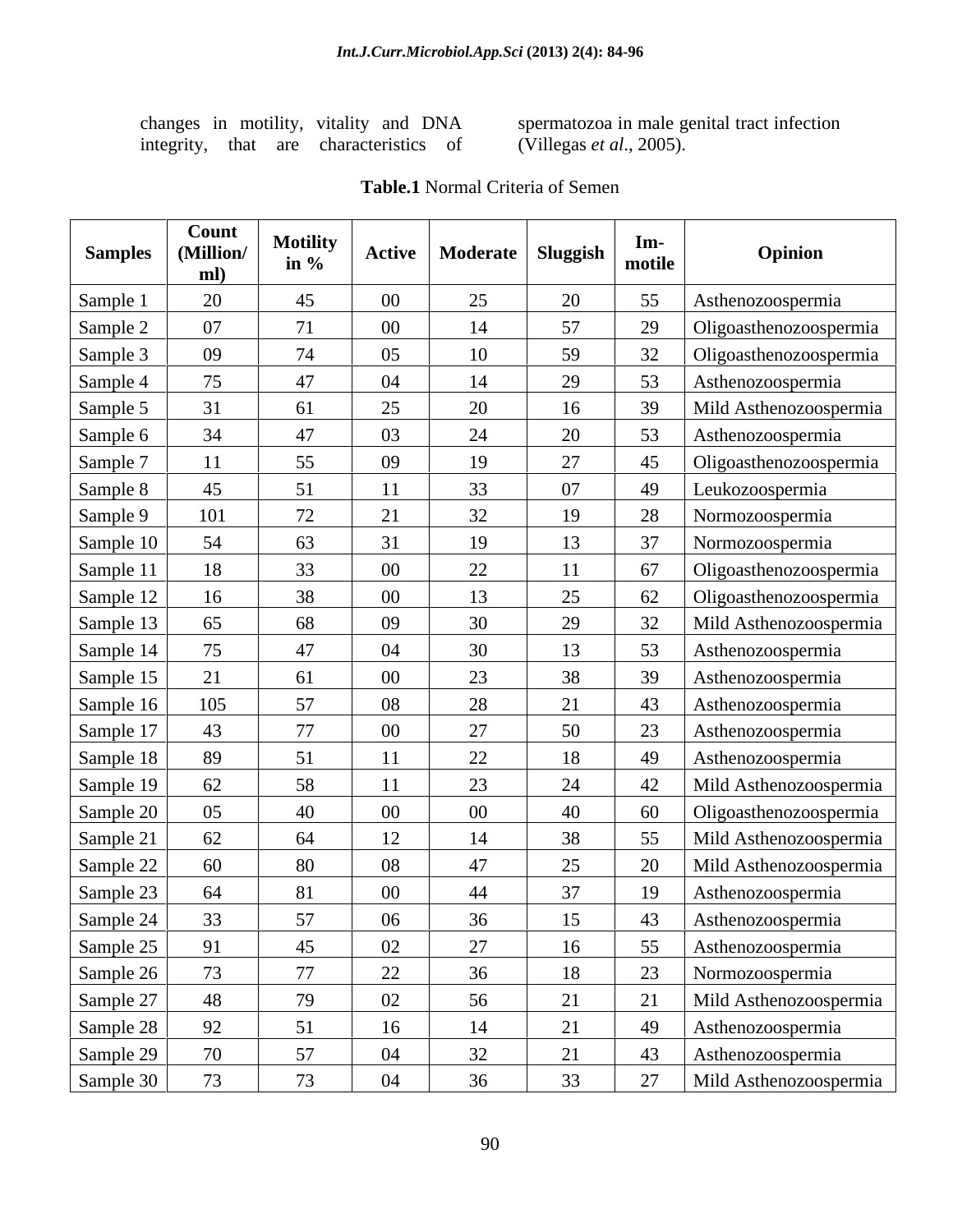| <b>Samples</b> | <b>Normal</b><br>sperm | <b>DNA Defect</b><br><b>Sperm</b> | $\mathbf{N}\mathbf{0}$<br>Acrosome | % of DNA<br><b>Defect</b> |
|----------------|------------------------|-----------------------------------|------------------------------------|---------------------------|
| Sample 1       | 11                     | 80                                | 9                                  | 77.5                      |
| Sample 2       | 22                     | 38                                | 40                                 | 20.51                     |
| Sample 3       | 20                     | 48                                | 32                                 | 35.0                      |
| Sample 4       | 21                     | 08                                | 71                                 | 16.45                     |
| Sample 5       | 18                     | 66                                | 16                                 | 58.53                     |
| Sample 6       | 50                     | 38                                | 12                                 | 24.0                      |
| Sample 7       | 26                     | 52                                | 22                                 | 35.13                     |
| Sample 8       | 04                     | 74                                | 22                                 | 72.9                      |
| Sample 9       | 15                     | 79                                | 07                                 | 75.58                     |
| Sample 10      | 45                     | 52                                | 03                                 | 12.72                     |
| Sample 11      | 34                     | 30                                | 36                                 | 6.06                      |
| Sample 12      | 20                     | 36                                | 44                                 | 20.0                      |
|                | 30                     | 62                                | 08                                 | 45.7                      |
| Sample 13      | 12                     | 40                                | 48                                 |                           |
| Sample 14      |                        |                                   |                                    | 31.8                      |
| Sample 15      | 18                     | 42                                | 40                                 | 29.26                     |
| Sample 16      | 30                     | 40                                | 30                                 | 14.28                     |
| Sample 17      | 26                     | 58                                | 16                                 | 43.24                     |
| Sample 18      | 12                     | 52                                | 36                                 | 45.45                     |
| Sample 19      | 26                     | 50                                | 24                                 | 32.43                     |
| Sample 20      | 18                     | 38                                | 44                                 | 24.39                     |
| Sample 21      | 26                     | 54                                | 20                                 | 37.83                     |
| Sample 22      | 18                     | 66                                | 16                                 | 58.5                      |
| Sample 23      | 19                     | 41                                | 40                                 | 27.16                     |
| Sample 24      | 14                     | 42                                | 44                                 | 32.55                     |
| Sample 25      | 30                     | 62                                | 08                                 | 45.71                     |
| Sample 26      | 12                     | 52                                | 36                                 | 46.51                     |
| Sample 27      | 20                     | 72                                | 08                                 | 65.0                      |
| Sample 28      | 28                     | 62                                | 10                                 | 47.22                     |
| Sample 29      | 18                     | 52                                | 30                                 | 41.46                     |
| Sample 30      | 10                     | 73                                | 17                                 | 70.0                      |

## **Table.2 Assessment of Sperm DNA Fragmentation by Toluidine Blue Staining**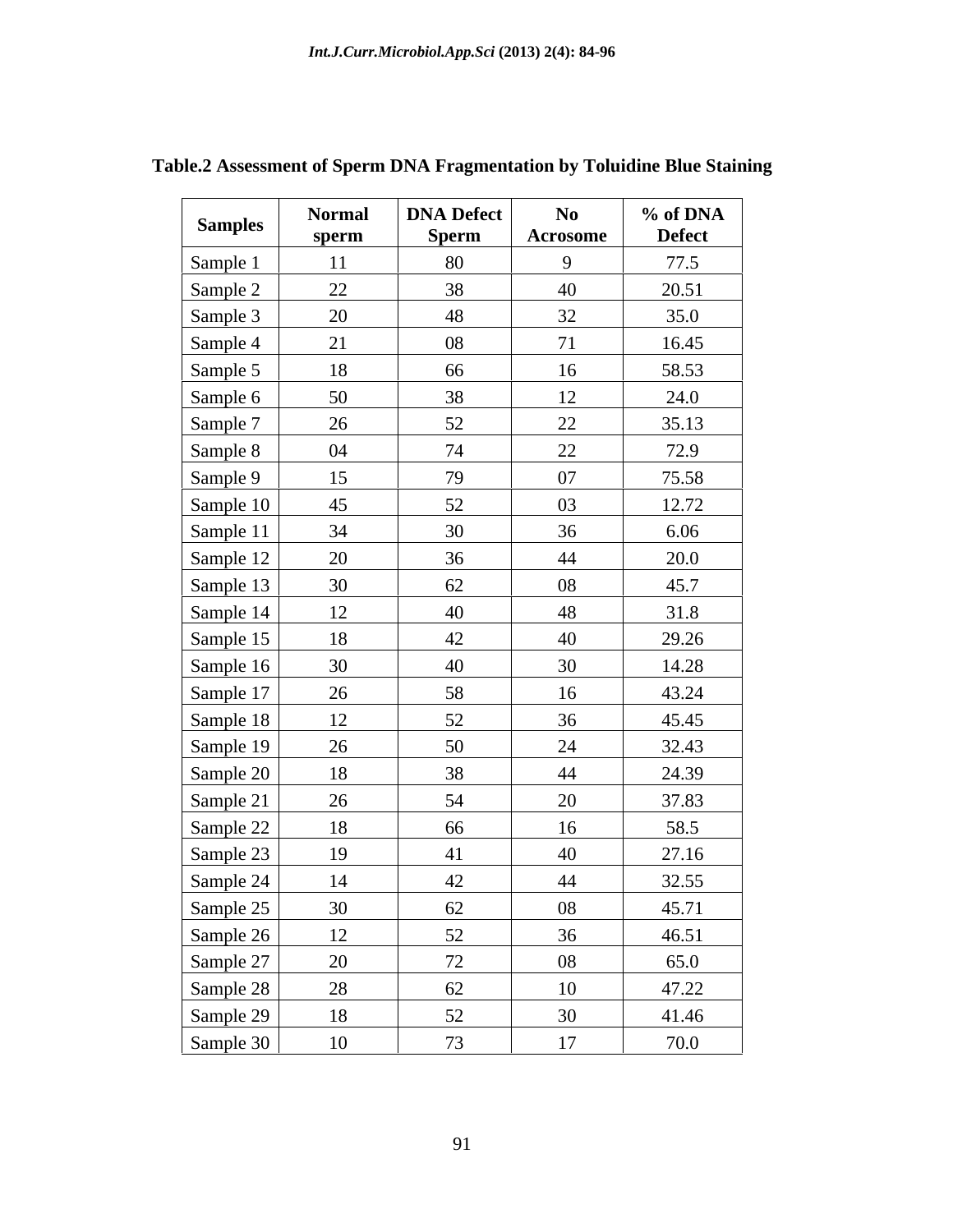| <b>Samples</b>                                                | <b>Normal</b><br><b>Sperm</b> | Abnormal<br>Sperm | Head in %      | Mid Piece<br>in $\%$ | Cytoplasmic<br>Droplet in % | Tail in %      |
|---------------------------------------------------------------|-------------------------------|-------------------|----------------|----------------------|-----------------------------|----------------|
| Sample 1                                                      |                               | 72                | 41.66          | 2.77                 | 1.388                       | 54.16          |
|                                                               |                               | 80                | 50.0           | 12.5                 | 6.25                        | 31.25          |
| Sample 2<br>Sample 3                                          | $\Omega$                      | 78                | 61.5           | 5.12                 | 3.84                        | 29.48          |
| Sample 4                                                      | 32                            | 68                | 63.23          | 2.94                 | 4.411                       | 29.4           |
| Sample 5                                                      |                               | 88                | 38.6           | 6.81                 | 2.27                        | 52.27          |
|                                                               |                               | 63                | 31.74          | 3.17                 | 1.58                        | 63.49          |
| Sample 6<br>Sample 7                                          | 27                            | 73                | 54.79          | 4.109                | 2.73                        | 38.35          |
| Sample 8                                                      |                               | 64                | 40.62          | 3.125                | 4.68                        | 51.56          |
| Sample 9                                                      |                               | 69                | 33.33          | 2.89                 | 4.34                        | 59.42          |
|                                                               | 48                            | 52                | 57.69          | 1.92                 | 7.69                        | 19.23          |
| Sample 10<br>Sample 11                                        | 34                            | 66                | 21.2           | 4.54                 | 1.51                        | 72.72          |
| Sample 12                                                     | 53                            | 47                | 53.19          | 4.25                 | 2.12                        | 40.42          |
| Sample 13                                                     | 32 <sup>o</sup>               | 68                | 17.64          | 2.94                 | 5.88                        | 70.58          |
| Sample 14                                                     |                               | 82                | 41.16          | 7.31                 | 2.43                        | 51.21          |
| Sample 15                                                     |                               | 71                | 28.16          | 2.81                 | 1.408                       | 67.60          |
| Sample 16                                                     |                               | 82                | 57.31          | 13.41                | 3.65                        | 25.60          |
| Sample 17                                                     |                               | 74                | 29.72          | 5.405                | 2.70                        | 62.16          |
|                                                               |                               | 62                | 19.35          | 25.80                | 6.45                        | 48.38          |
| Sample 18<br>Sample 19                                        | 27                            | 63                | 44.44          | 4.761                | 3.174                       | 47.61          |
| Sample 20                                                     |                               | 92                | 52.17          | 10.86                | 2.17                        | 34.78          |
| Sample 21                                                     |                               | 72                | 48.61          | 5.55                 | 2.77                        | 43.05          |
| Sample 22                                                     |                               | 74                | 24.32          | 2.70                 | 8.10                        | 64.86          |
|                                                               |                               | 82                | 29.26          | 6.09                 | 7.31                        | 57.31          |
| Sample 23<br>Sample 24                                        |                               | 62                | 16.12          | 8.06                 | 4.83                        | 70.96          |
|                                                               |                               | 70                | 25.71          | 14.28                | 2.85                        | 57.14          |
|                                                               |                               | 62                | 19.35          | 25.80                | 6.45                        |                |
|                                                               | 20                            | 80                | 27.5           | 10.0                 | 3.75                        | 48.38          |
|                                                               | 22                            |                   |                | 12.82                | 5.12                        | 58.75          |
|                                                               |                               | 78                | 17.94          |                      | 4.651                       | 64.10          |
| Sample 25<br>Sample 26<br>Sample 27<br>Sample 28<br>Sample 30 | 14<br>37                      | 86<br>63          | 45.34<br>84.12 | 9.30<br>1.58         | 3.17                        | 40.69<br>11.11 |
|                                                               |                               |                   |                |                      |                             |                |

**Table.3** Assessment of Sperm Morphology by Papanicolaus Staining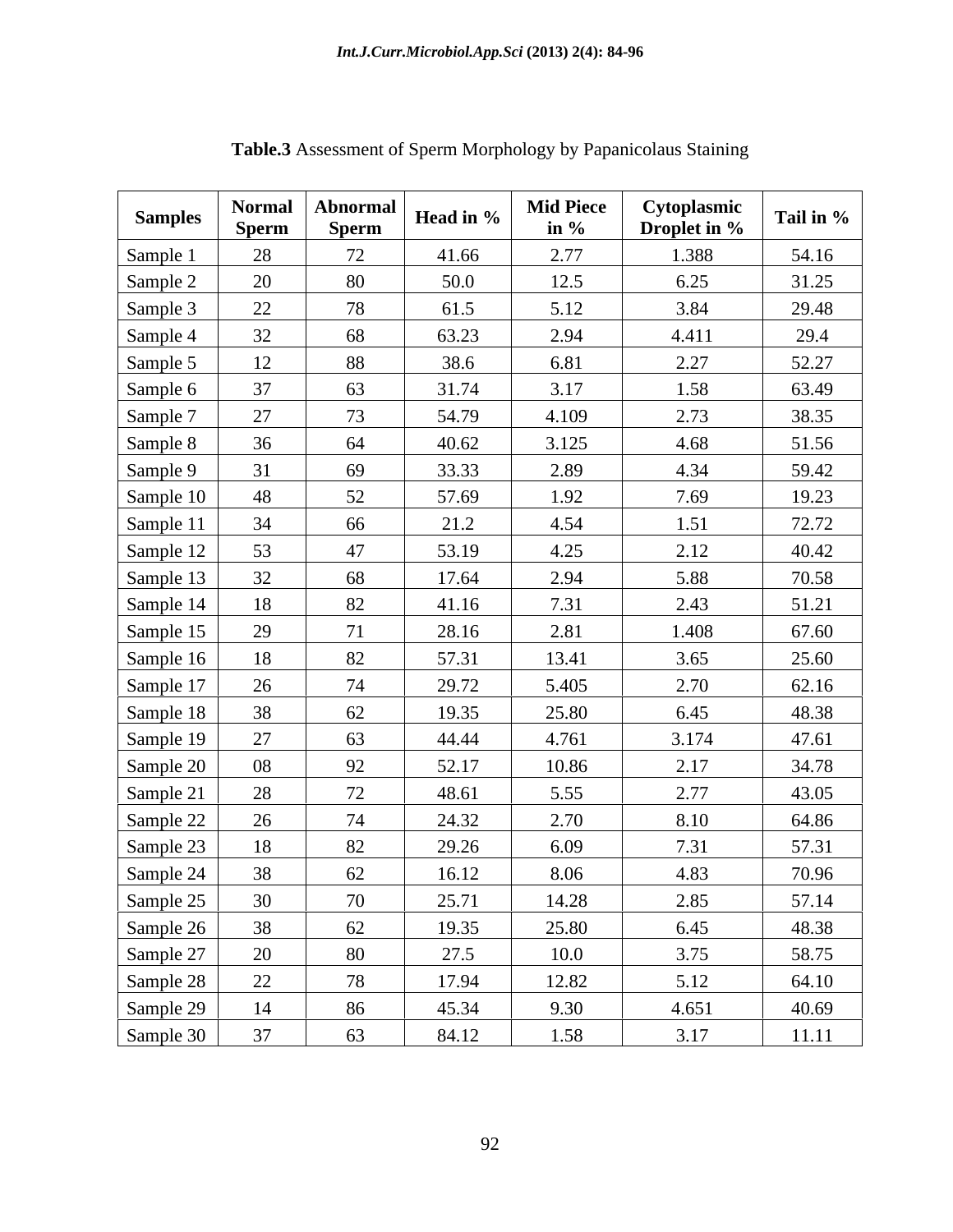|          |                                      | <b>Biochemical test</b>            |                     |                            |        | Identification |                      |                |                             |                          |
|----------|--------------------------------------|------------------------------------|---------------------|----------------------------|--------|----------------|----------------------|----------------|-----------------------------|--------------------------|
|          |                                      |                                    | Mac Conkey   Gram's |                            |        |                |                      |                |                             | of Bacteria              |
| Samples  | $Z \triangleleft$                    | $\frac{\text{Blood}}{\text{Agar}}$ | Agar                | Staining                   | ility  | $\circ$        | 르                    | Voge:<br>Prosk | <b>TSI</b>                  |                          |
| Sample 1 | Small, Circulate,                    | Alpha                              | LF Colonies         | Gram                       | Non-   |                |                      |                | $A/A$ ,                     | Staphylococcus           |
|          | White<br>Colonies                    | Colour   haemolytic<br>colonies    |                     | positive                   | Motile |                |                      |                | G-,<br>$H_2S$               | aureus                   |
| Sample 2 | Small, Circulate,                    | Alpha                              | LF Colonies         | cocci<br>Gram              | Non-   |                |                      | $+$            | $A/A$ ,                     | Staphylococcus           |
|          | $\text{Colour}$<br>White             | haemolytic                         |                     | positive                   | Motile |                |                      |                | U-,                         | aureus                   |
|          | Colonies                             | colonies                           |                     | cocci                      |        |                |                      |                | $H_2S$                      |                          |
| Sample 3 | Small, Circulate, Alpha              |                                    | LF Colonies         | Gram                       | Non-   |                | $+$ $-$              |                | $A/A$ ,                     | Staphylococcus           |
|          | White                                | Colour   haemolytic                |                     | positive                   | Motile |                |                      |                | G-,                         | aureus                   |
| Sample 4 | Colonies<br>Small, Circulate,        | colonies<br>Alpha                  | LF Colonies         | cocci<br>Gram              | Non-   |                |                      | $+$            | H <sub>2</sub> S<br>$A/A$ , |                          |
|          | Colour<br>White                      | haemolytic                         |                     | positive                   | Motile |                |                      |                | $G-$                        | Staphylococcus<br>aureus |
|          | Colonies                             | colonies                           |                     | cocci                      |        |                |                      |                | $H_2S$                      |                          |
| Sample 5 | Small, Circulate,                    | Alpha                              | LF Colonies         | Gram                       | Non-   |                | $\mathbf{I}$         |                | $A/A$ ,                     | Staphylococcus           |
|          | White                                | Colour   haemolytic                |                     | positive                   | Motile |                |                      |                | U-,                         | aureus                   |
|          | Colonies                             | colonies                           |                     | cocci                      |        |                |                      |                | $H_2S$                      |                          |
| Sample 6 | Small, Circulate,<br>Colour<br>White | Alpha<br>haemolytic                | LF Colonies         | Gram<br>positive   Motile  | Non-   |                |                      |                | $A/A$ ,<br>$G-$             | Staphylococcus<br>aureus |
|          | Colonies                             | colonies                           |                     | cocci                      |        |                |                      |                | $H_2S$                      |                          |
| Sample 7 | Large, Circulate,   Beta             |                                    | LF Colonies         | Gram                       | Non-   |                | $\sim$ $\sim$ $\sim$ |                | $A/A$ ,                     | Klebsiella spp           |
|          | mucoid Colonies   haemolytic         |                                    |                     | negative   Motile          |        |                |                      |                | $G-$                        |                          |
|          |                                      | colonies                           |                     | cocci                      |        |                |                      |                | $H_2S$                      |                          |
| Sample 8 | Small, Circulate,                    | Alpha                              | LF Colonies         | Gram                       | Non-   |                |                      |                | $A/A$ ,                     | Staphylococcus           |
|          | White<br>Colonies                    | Colour   haemolytic<br>colonies    |                     | positive   Motile<br>cocci |        |                |                      |                | G-,<br>H <sub>2</sub> S     | aureus                   |

**Table.4** Cultural and Biochemical Identification of Isolated Bacteria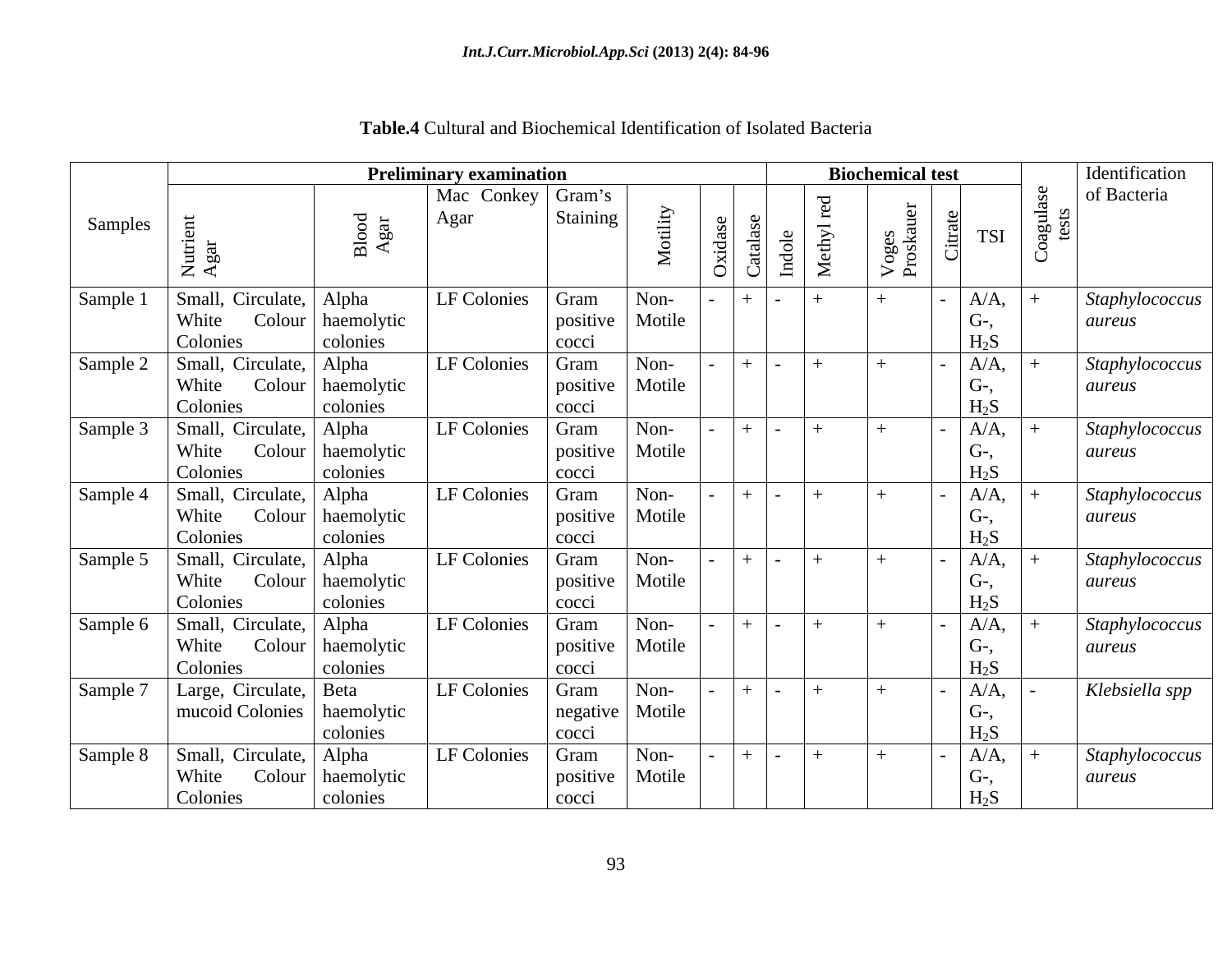| Sample 9           |                                       |                              |                   |          | Nil               |                                 |     |       |        |         | No growth      |
|--------------------|---------------------------------------|------------------------------|-------------------|----------|-------------------|---------------------------------|-----|-------|--------|---------|----------------|
|                    | Sample 10   Small, Circulate,   Alpha |                              | LF Colonies       | Gram     |                   |                                 |     |       |        |         |                |
|                    | White                                 | Colour   haemolytic          |                   | positive |                   |                                 |     |       |        |         |                |
|                    | Colonies                              | colonies                     |                   | cocci    |                   |                                 |     |       |        |         |                |
| Sample 11          | $\sim$ $-$                            |                              |                   | $\sim$   | Nil               | $-1-1$                          |     |       | $\sim$ |         | No growth      |
| Sample 12          |                                       |                              |                   |          | Nil               |                                 |     |       |        |         | No growth      |
|                    | Sample 13   Small, Circulate,   Alpha |                              | LF Colonies       | Gram     | Non-              | $+$ $-$                         | $+$ | $+$   |        | $A/A$ , | Staphylococcus |
|                    | White                                 | Colour   haemolytic          |                   | positive | Motile            |                                 |     |       |        | $G-$    | aureus         |
|                    | Colonies                              | colonies                     |                   | cocci    |                   |                                 |     |       |        | $H_2S$  |                |
| Sample 14          |                                       |                              |                   |          | Nil               |                                 |     |       |        |         | No growth      |
| Sample 15          | $\sim$ $-$                            |                              |                   |          | Nil               | $\sim$                          |     |       |        |         | No growth      |
| Sample 16          |                                       |                              |                   |          | Nil               |                                 |     |       |        |         | No growth      |
|                    | Sample 17   Large, Circulate, Beta    |                              | LF Colonies       | Gram     | Non-              | $+$ $-$                         | $+$ | $\pm$ |        | $A/A$ , | Klebsiella spp |
|                    |                                       | mucoid Colonies   haemolytic |                   |          | negative   Motile |                                 |     |       |        | $G-$    |                |
|                    |                                       | colonies                     |                   | cocci    |                   |                                 |     |       |        | $H_2S$  |                |
|                    | Sample 18   Mucoid colonies           | Swarming                     | NLF colonies Gram |          | Motile            | $+$ $+$ $+$                     |     |       |        | $A/A$ , | Proteus        |
|                    |                                       | growth and                   |                   | negative |                   |                                 |     |       |        | $G-$    | mirabilis      |
|                    |                                       | beta                         |                   | bacilli  |                   |                                 |     |       |        | $H_2S$  |                |
|                    |                                       | haemolytic                   |                   |          |                   |                                 |     |       |        |         |                |
|                    |                                       | colonies                     |                   |          |                   |                                 |     |       |        |         |                |
| Sample 19   Small, |                                       | large   Alpha                | LF Colonies       | Gram     | Motile            | $+ +$ $+$ $+$                   |     |       |        | $A/A$ , | Escherichia    |
|                    | mucoid,                               | grey   haemolytic            |                   | negative |                   |                                 |     |       |        | $G-$    | coli           |
|                    | colour colonies                       | colonies                     |                   | bacilli  |                   |                                 |     |       |        | $H_2S$  |                |
| Sample 20          |                                       |                              |                   |          | Nil               |                                 |     |       |        |         | No growth      |
|                    | Sample 21   Small, Circulate, Alpha   |                              | LF Colonies       | Gram     | Non-              | $+$ $ +$                        |     | $\pm$ |        | $A/A$ , | Staphylococcus |
|                    | White                                 | Colour   haemolytic          |                   | positive | Motile            |                                 |     |       |        | $G-$    | aureus         |
|                    | Colonies                              | colonies                     |                   | cocci    |                   |                                 |     |       |        | $H_2S$  |                |
|                    | Sample 22   Mucoid colonies           | Swarming                     | <b>NLF</b>        | Gram     | Motile            | $\vert - \vert - \vert + \vert$ |     |       |        | $K/A$ , | Proteus        |
|                    |                                       | growth                       | and negative      | negative |                   |                                 |     |       |        | $G-$    | mirabilis      |
|                    |                                       | beta                         | bacilli           | bacilli  |                   |                                 |     |       |        | $H_2S$  |                |
|                    |                                       | haemolytic                   |                   |          |                   |                                 |     |       |        |         |                |
|                    |                                       | colonies                     |                   |          |                   |                                 |     |       |        |         |                |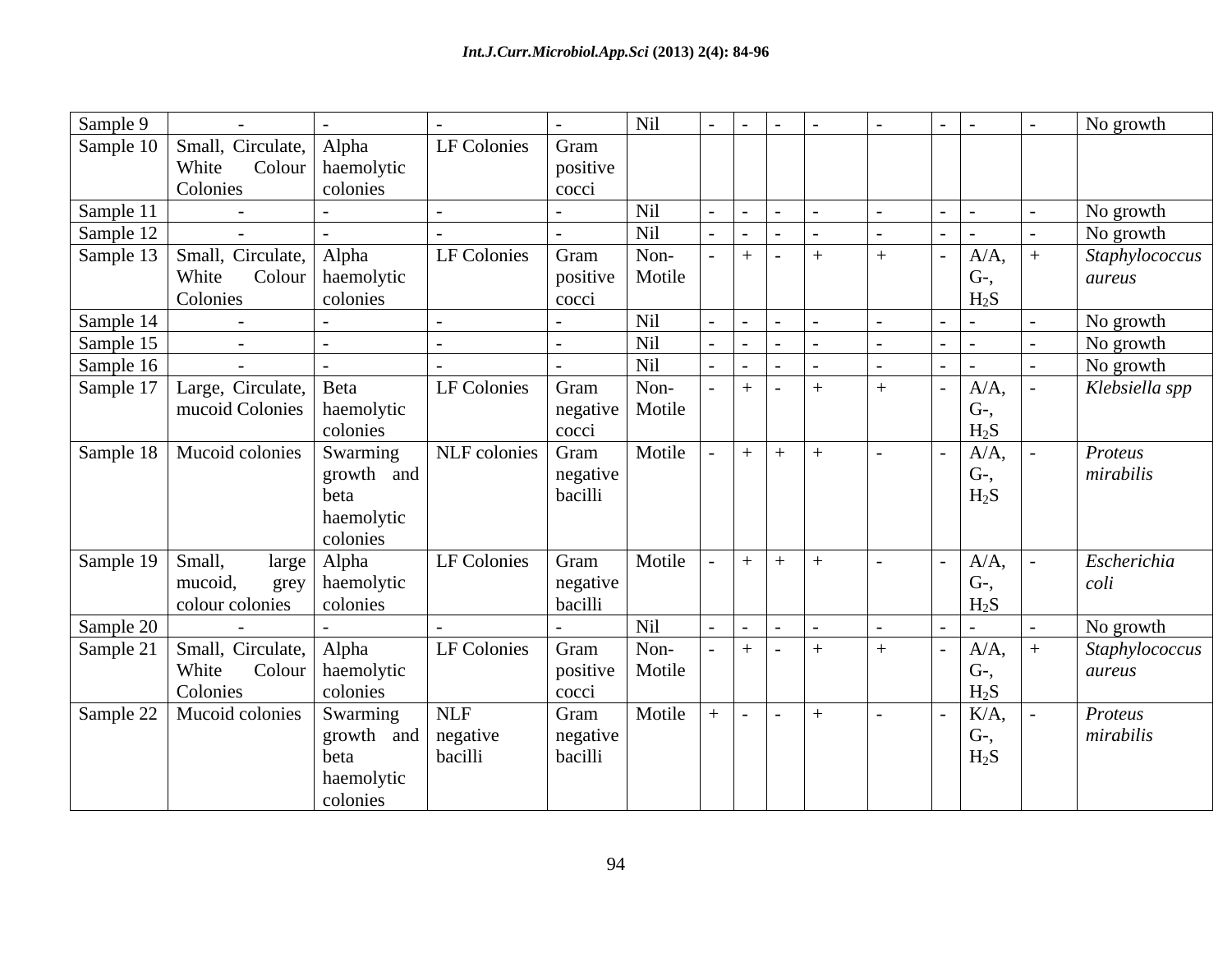| Sample 23 |                                       |                     |                    |          | Ni     |  |                          |                | No growth      |
|-----------|---------------------------------------|---------------------|--------------------|----------|--------|--|--------------------------|----------------|----------------|
|           | Sample 24   Large, Circulate,   Beta  |                     | <b>LF Colonies</b> | Gram     | Non-   |  |                          | $A/A$ ,        | Klebsiella spp |
|           | mucoid Colonies   haemolytic          |                     |                    | negative | Motile |  |                          | $\mid$ G-,     |                |
|           |                                       | colonies            |                    | COCC1    |        |  |                          | $H_2S$         |                |
|           | Sample 25   Small, Circulate,   Alpha |                     | LF Colonies        | Gram     | Non-   |  |                          | $A/A$ ,        | Staphylococcus |
|           | White                                 | Colour   haemolytic |                    | positive | Motile |  |                          | $\Box G$ -,    | aureus         |
|           | Colonies                              | colonies            |                    | cocci    |        |  |                          | $H_2S$         |                |
| Sample 26 |                                       |                     |                    |          | Nil    |  |                          | $\sim$         | No growth      |
| Sample 27 | Small, Circulate, Alpha               |                     | LF Colonies        | Gram     | Non-   |  |                          | $A/A$ ,        | Staphylococcus |
|           | White                                 | Colour   haemolytic |                    | positive | Motile |  |                          | I G-,          | aureus         |
|           | Colonies                              | colonies            |                    | cocci    |        |  |                          | $H_2S$         |                |
| Sample 28 |                                       |                     |                    |          | Nil    |  | $\overline{\phantom{0}}$ | $\sim$ $\sim$  | No growth      |
|           | Sample 29   Small, Circulate,   Alpha |                     | LF Colonies        | Gram     | Non-   |  |                          | $A/A$ ,        | Klebsiella spp |
|           | White                                 | Colour   haemolytic |                    | positive | Motile |  |                          | $\mathsf{G}^+$ |                |
|           | Colonies                              | colonies            |                    | cocci    |        |  |                          | $H_2S$         |                |
|           | Sample 30   Small, Circulate,   Alpha |                     | LF Colonies        | Gram     | Non-   |  |                          | $A/A$ ,        | Staphylococcus |
|           | White                                 | Colour   haemolytic |                    | positive | Motile |  |                          | $\mid$ G-,     | aureus         |
|           | Colonies                              | colonies            |                    | cocci    |        |  |                          | $H_2S$         |                |